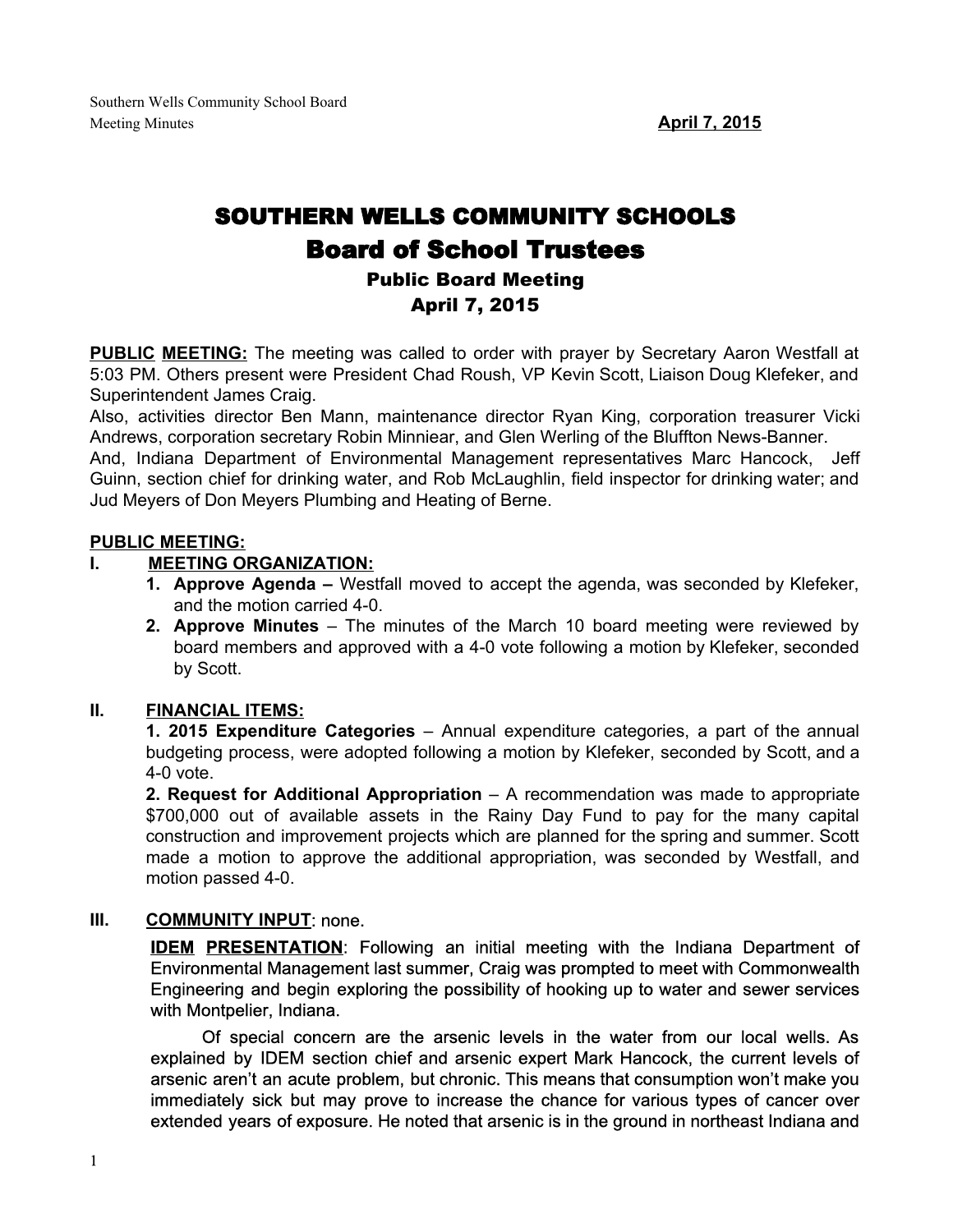this type of test result is very common and may be the result of contamination from some unknown local industry.

Because the arsenic levels do appear to be rising steadily with no explanation available, IDEM recommends that we find new sources or drill a new well where we may be able to pull from a different aquifer. Another option is to treat the water. It was noted that IDEM allows for test wells to be dug without permits. However, when an acceptable location is found, with good test results, a permit must be pulled before a permanent well is sunk.

The final possibility is to hook up with another water source, such as the Montpelier treatment facility, and use their treated water supply. In the coming years, Montpelier would also be able to handle our wastewater and sewage treatment needs which is also a future concern.

The report was taken under advisement for future discussion.

**IV.** 2nd **READING:** Support Staff Handbook Revisions -- On 2nd reading, the changes to the support staff handbook were approved following a motion by eligible board members Klefeker, seconded by Scott, and passed with a 2-0 vote. Roush and Westfall abstained due to a possible conflict of interest with immediate family members being school employees.

## **V. ACTION ITEMS:**

## **1. Personnel**

- **a. Maternity Leave FillIn Recommendation** A letter of recommendation was received from secondary principal Chad Yencer that James Schwarzkopf to fill in for Mrs. Ashley Hedden's maternity leave. She will be out for the remainder of the year beginning April 13. Westfall made a motion, seconded by Scott, which carried 4-0.
- **b. ECA** Recommendation -- Mann was present to recommend the following 20152016 ECA coaching recommendations: varsity football head coach Steve Yencer; varsity volleyball Lynn Blevins; varsity cross country Phillip Rhodes; varsity girls golf Charles Harris; varsity girls basketball Meghan Slusher; varsity boys basketball Ben Burman; varsity wrestling Ryan Landis. All were approved with a 4-0 vote following a motion by Roush, seconded by Westfall.
- **c. ECA Resignation** A resignation was received from junior varsity cheer coach Patricia Smith and was accepted with a 40 vote after a motion by Roush, seconded by Westfall.
- **2. Athletic Training and Consultation Agreement –** Board members approved an agreement with Indiana Physical Therapy to provide the management and provision of care of injuries to SW athletes and members of visiting teams as needed. This has been done for several years for free, but the company now finds that cost prohibitive and asked us to pay \$7,500 annually to continue the service. Klefeker made a motion to approve the agreement, was seconded by Scott, and the motion carried 4-0.
- **3. Driving Training Recommendation** -- A calculation to operate driver's training for 2015 was presented based on Kevin Lavanchy instructing 60 students. It would calculate to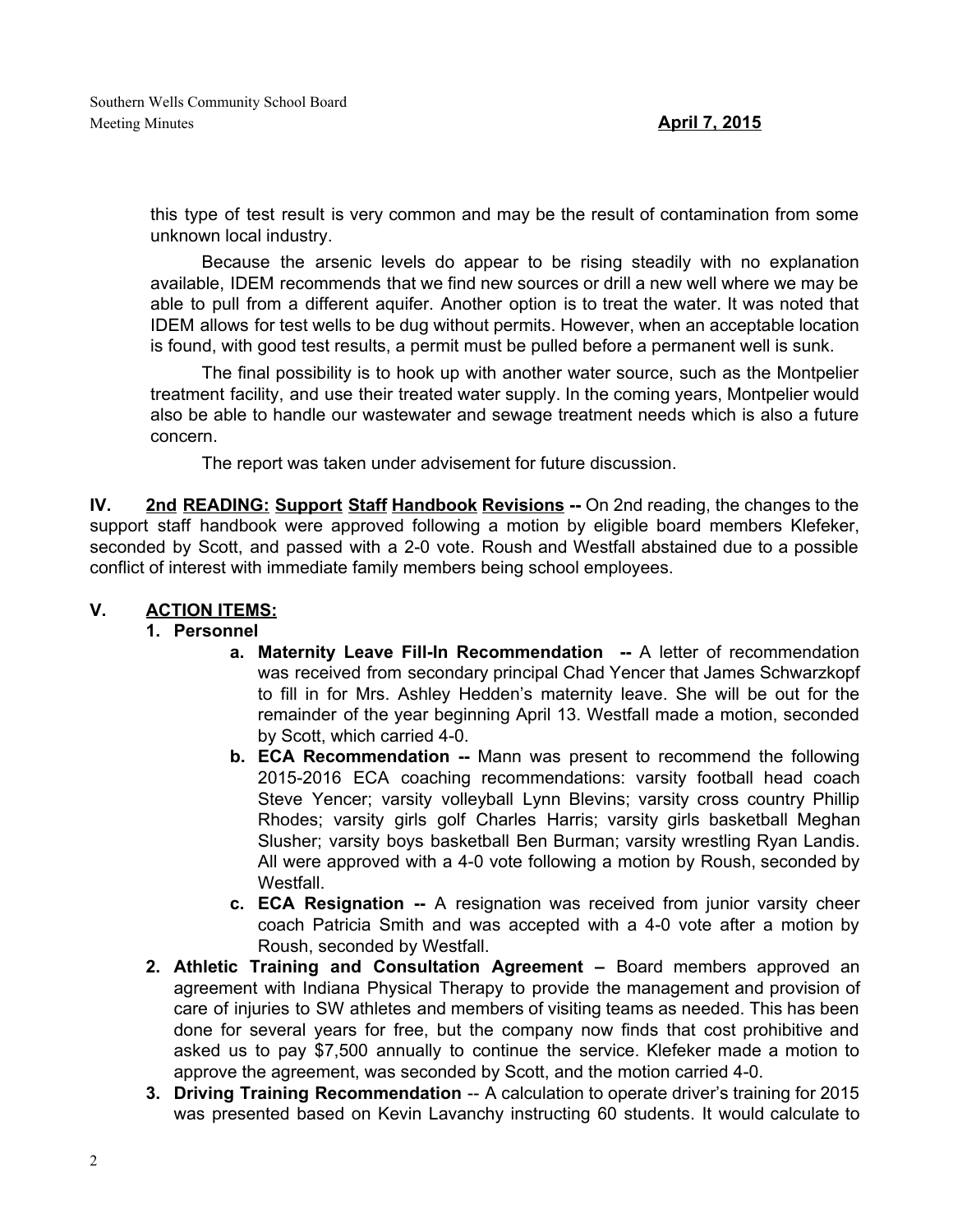cost \$334.33 per student and the high school recommended that each student pay \$330. This was approved with a 4-0 vote following a motion by Westfall, seconded by Roush.

- **4. Transfer Students Cutoff Acceptance** A recommendation was received from elementary principal Mr. John Purcell to limit enrollment of transfer tuition students in the 2015-16 school year. It noted that application for out of district students to enter the current school year must be completed and presented prior to the established ADM date in February, and application for the upcoming school year must be completed by June 1. The guideline established was 5 available seats in all grade levels in the elementary school and was adopted with a 4-0 vote following a motion by Klefeker, seconded by Roush.
- **5. Summer Project Recommendations** -- Craig recommended purchasing high school computer lab tables from Educational Furniture for \$9,302.47 and hiring Don Meyers Plumbing to do remodeling work in the Raiderdome gym foyer bathrooms for \$19,647.31. This was approved following a motion by Klefeker, seconded by Westfall, and a 4-0 vote.
- **6. Conference Request –** Conference requests from Steve Stauffer, Chris Painter, Ben Burman, Paula McMillan and Chase Anderson were approved with a 4-0 vote following a motion by Westfall, seconded by Scott.
- **7. Field Trip Requests** -- Two out of state and overnight field trip requests by the FFA livestock judging team were approved with a 40 vote following a motion by Westfall, seconded by Scott.
- **8. Fundraiser Requests** -- Roush made a motion to approve a girls' basketball program youth camp fundraiser June 1-5. This was seconded by Westfall and passed with a 4-0 vote.

## **VI. REPORTS:**

The next meetings of the board will be at 5 PM on Tuesday, April 21 and May 19.

#### VI**I. SIGNING OF DOCUMENTS:**

All documents needing signed were duly signed.

## **VIII. ADJOURNMENT:**

With no other business to come before the Board, Roush adjourned at 8:55 PM. The signatures below certify that the minutes reflect what occurred in the regular meeting.

| Doug Klefeker         |  |
|-----------------------|--|
| <b>Chad Roush</b>     |  |
| <b>Kevin Scott</b>    |  |
| <b>Aaron Westfall</b> |  |